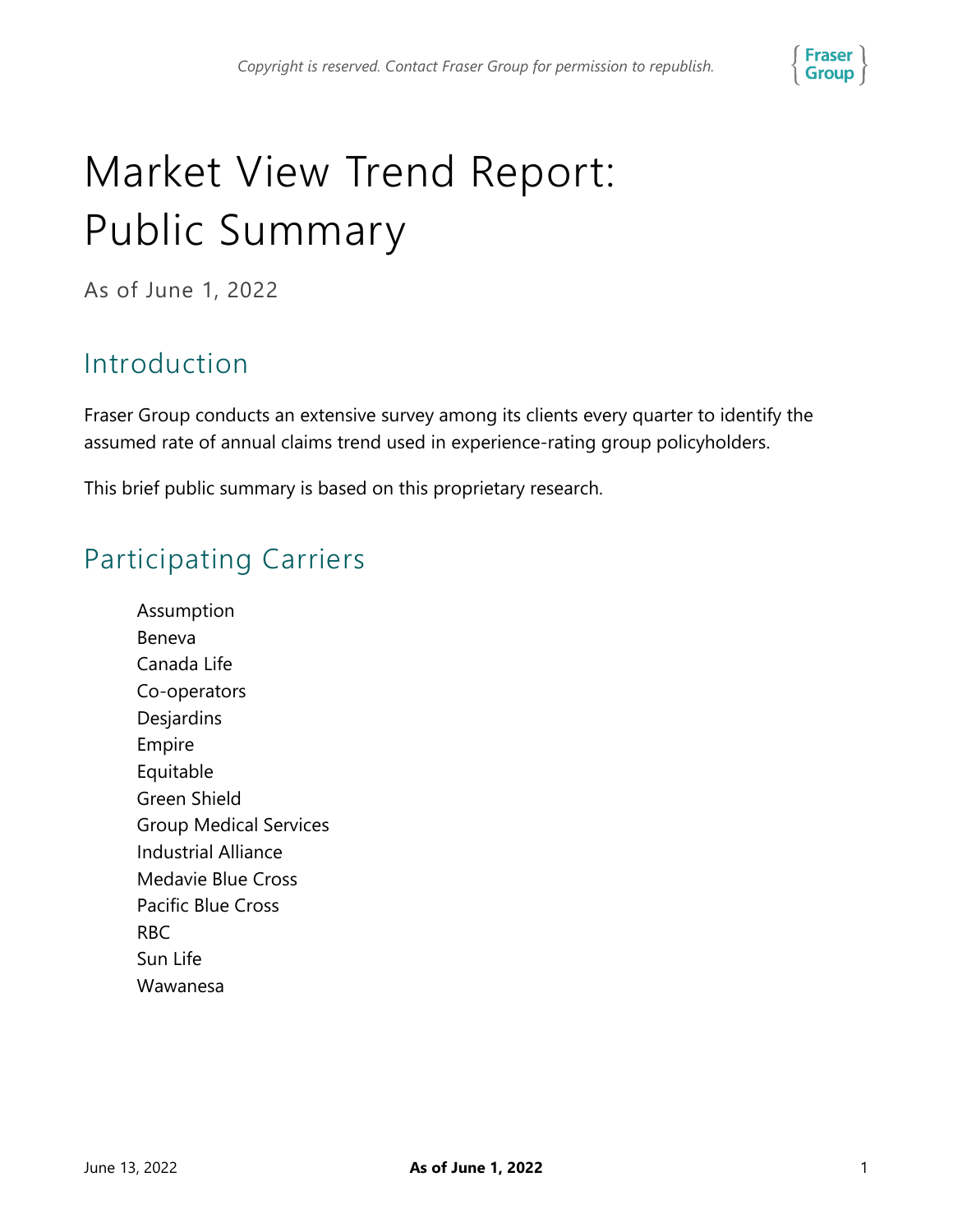

## Trend Factors

The reported factors show the assumed annual rate of claim cost increase from a 12-month Experience Period to a 12-month Pricing Period with no intervening lag period.

However, since there is normally a lag between the Experience Period to the proposed Pricing Period, most carriers will gross up the annual factor to reflect this lag in actual renewal calculations.

For dental trend factors, the reported values assume that coverage has been in effect for 5 years and include total inflation, fee guide change, and any utilization impact.

The tables below present the range of most commonly reported factors (from the 10th to 90th percentile). Extreme values, both high and low, are excluded.

#### **Medical Trend Factors**

| Location                | Low End of Range | <b>High End of Range</b> |
|-------------------------|------------------|--------------------------|
| Newfoundland            | 10.7%            | 12.0%                    |
| Nova Scotia             | 10.7%            | 12.0%                    |
| <b>P.E.I.</b>           | 10.7%            | 12.0%                    |
| <b>New Brunswick</b>    | 10.7%            | 12.0%                    |
| Quebec                  | 10.7%            | 12.5%                    |
| Ontario                 | 10.7%            | 12.0%                    |
| Manitoba                | 10.7%            | 12.0%                    |
| Saskatchewan            | 10.7%            | 12.0%                    |
| Alberta                 | 10.7%            | 12.0%                    |
| <b>British Columbia</b> | 10.7%            | 12.0%                    |

(including Hospital, Drugs, Paramedical and Out of Canada)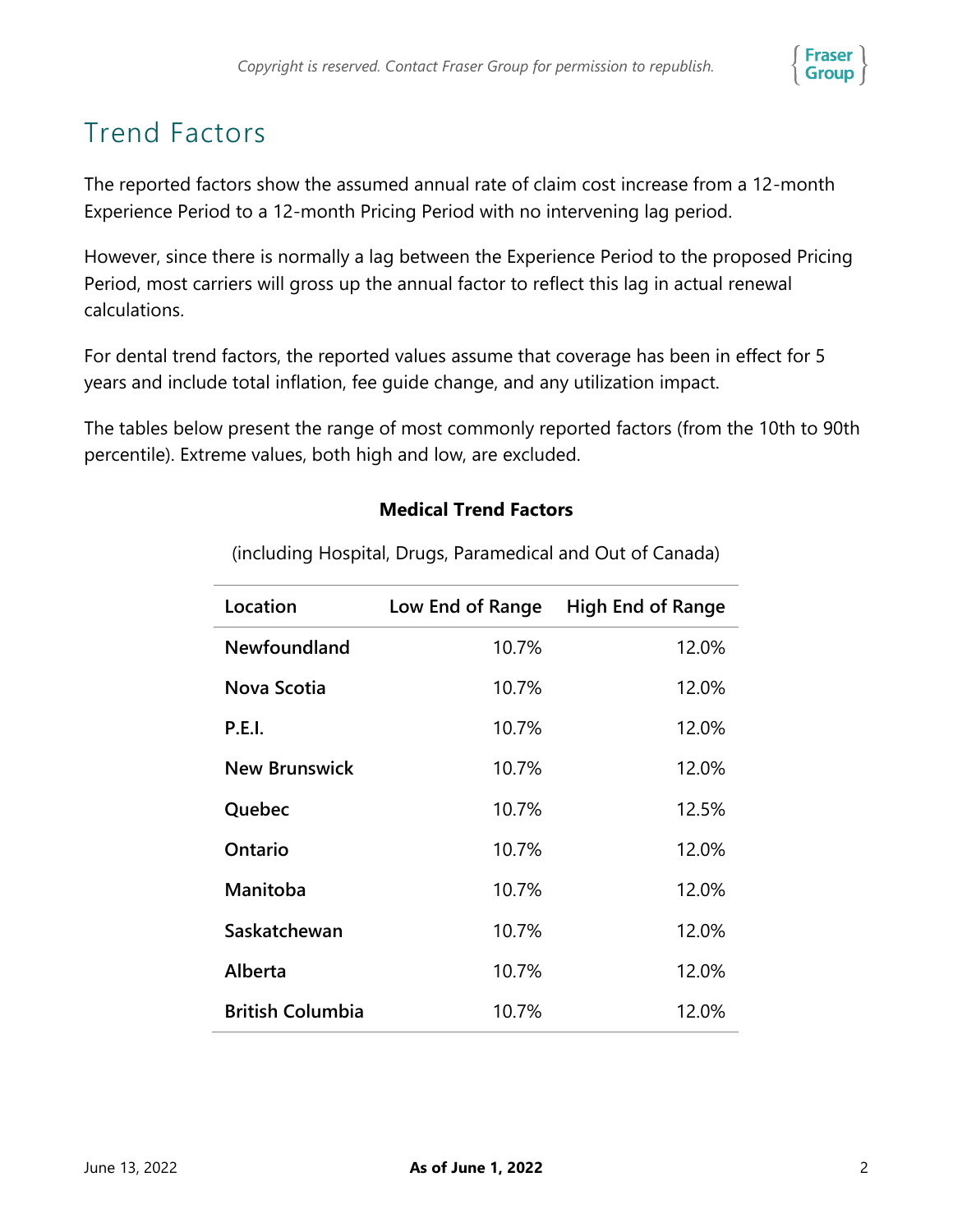

#### **Dental Trend Factors**

| Location                | Low End of Range | <b>High End of Range</b> |
|-------------------------|------------------|--------------------------|
| Newfoundland            | 8.5%             | 11.4%                    |
| Nova Scotia             | 8.3%             | 12.9%                    |
| <b>P.E.I.</b>           | 8.4%             | 11.7%                    |
| <b>New Brunswick</b>    | 8.5%             | 11.8%                    |
| Quebec                  | 8.9%             | 11.4%                    |
| Ontario                 | 8.7%             | 11.4%                    |
| Manitoba                | 9.2%             | 12.1%                    |
| Saskatchewan            | 9.6%             | 12.2%                    |
| Alberta                 | 7.9%             | 11.6%                    |
| <b>British Columbia</b> | 8.7%             | 13.3%                    |

(excluding orthodontia)